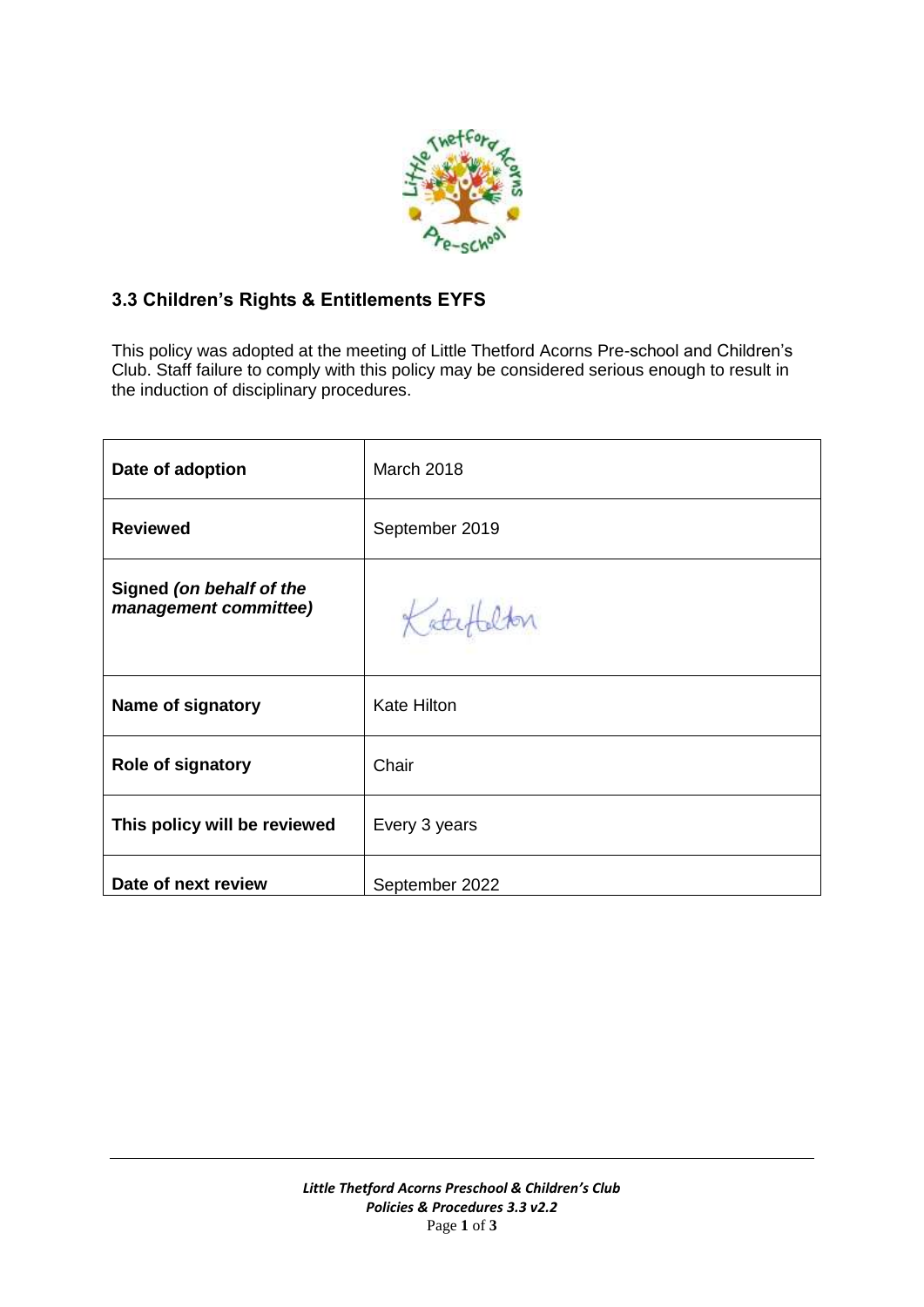# **3.3 Children's Rights & Entitlements EYFS**

### **Safeguarding and Welfare Requirement: Child Protection**

Providers must have and implement a policy, and procedures, to safeguard children.

### **Policy Statement**

We promote children's rights to be strong, resilient and listened to by:

- creating an environment that encourages children to develop a positive self image, which includes their heritage arising from their colour and ethnicity, languages spoken at home, religious beliefs, cultural traditions and home background.
- providing an environment in which children are valued and in which staff members encourage children to develop a sense of autonomy and independence.
- enabling children to have the self-confidence and the vocabulary to resist inappropriate approaches.

We help children to establish and sustain satisfying relationships within their families, with peers, and with other adults.

We work with parents to build their understanding of, and commitment to, the principles of safeguarding all our children.

We work within the UN Convention on the Rights of a Child (see attached Schedule 1)

### **To be strong means to be:**

- Secure in their foremost attachment relationships, where they are loved and cared for by at least one person who is able to offer consistent, positive and unconditional regard and who can be relied on;
- Safe and valued as individuals in their families and in relationships beyond the family, such as day care or school;
- Self assured and form a positive sense of themselves including all aspects of their identity and heritage;
- Included equally and to belong in early years settings and in community life;
- Confident in their own abilities and proud of their achievements;
- Progressing optimally in all aspects of their development and learning;
- Part of a peer group in which children learn to negotiate, develop social skills and identity as global citizens, respecting the rights of others in a diverse world;